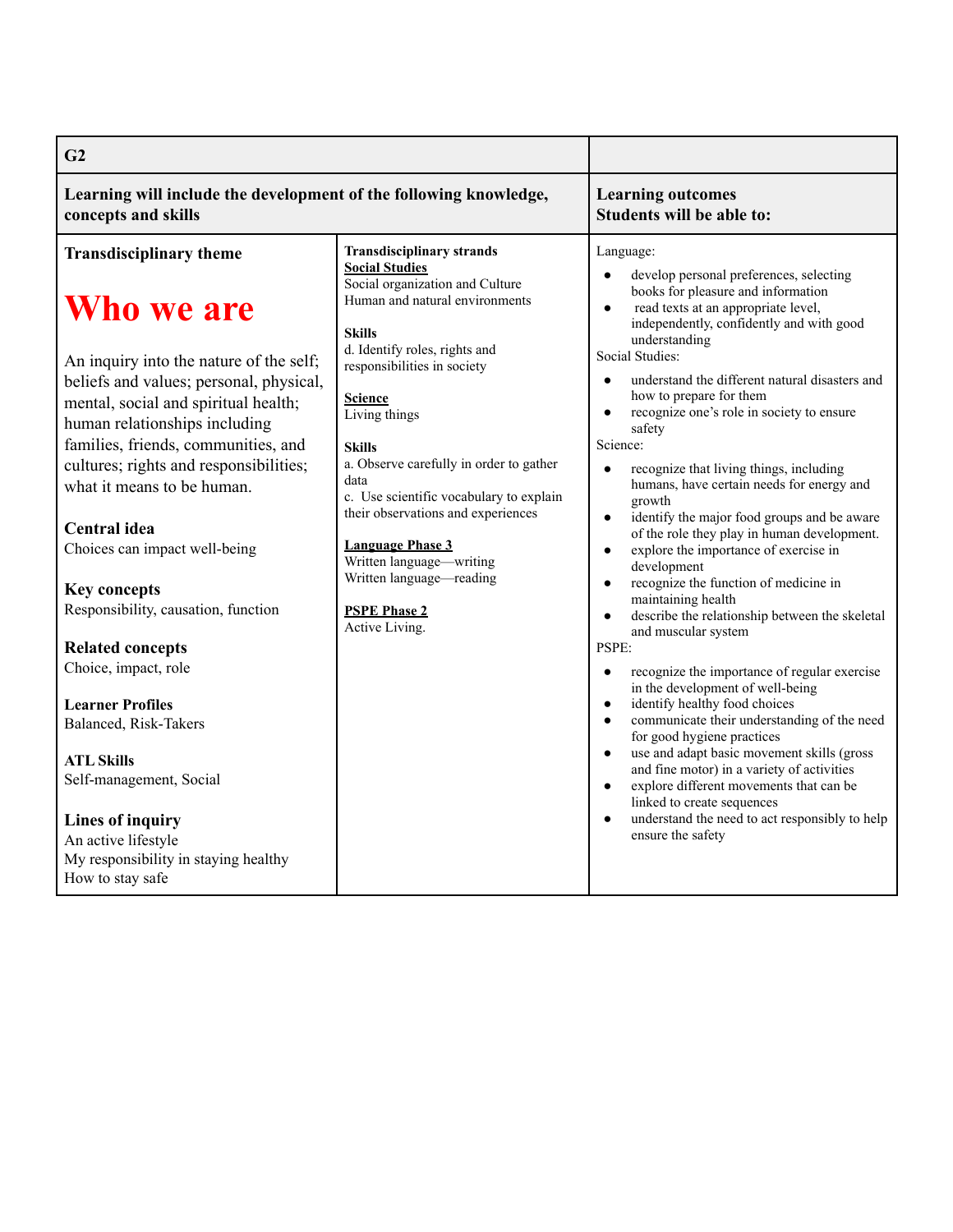| G <sub>2</sub>                                                                                                                                                                                                                                                                                                                                                                                                                                                                                                                                                                                                                                                                                              |                                                                                                                                                                                                                                                                                                                                                                                                                                                                                                                                                                                                                                                                                                                                                                                                           |                                                                                                                                                                                                                                                                                                                                                                                                                                                                                                                                                                                                                                                                                                                                                                                                                                                                                                                                                                                                                                                                                                                                                                                 |
|-------------------------------------------------------------------------------------------------------------------------------------------------------------------------------------------------------------------------------------------------------------------------------------------------------------------------------------------------------------------------------------------------------------------------------------------------------------------------------------------------------------------------------------------------------------------------------------------------------------------------------------------------------------------------------------------------------------|-----------------------------------------------------------------------------------------------------------------------------------------------------------------------------------------------------------------------------------------------------------------------------------------------------------------------------------------------------------------------------------------------------------------------------------------------------------------------------------------------------------------------------------------------------------------------------------------------------------------------------------------------------------------------------------------------------------------------------------------------------------------------------------------------------------|---------------------------------------------------------------------------------------------------------------------------------------------------------------------------------------------------------------------------------------------------------------------------------------------------------------------------------------------------------------------------------------------------------------------------------------------------------------------------------------------------------------------------------------------------------------------------------------------------------------------------------------------------------------------------------------------------------------------------------------------------------------------------------------------------------------------------------------------------------------------------------------------------------------------------------------------------------------------------------------------------------------------------------------------------------------------------------------------------------------------------------------------------------------------------------|
| Learning will include the development of the following knowledge,<br>concepts and skills                                                                                                                                                                                                                                                                                                                                                                                                                                                                                                                                                                                                                    |                                                                                                                                                                                                                                                                                                                                                                                                                                                                                                                                                                                                                                                                                                                                                                                                           | <b>Learning outcomes</b><br><b>Students will be able to:</b>                                                                                                                                                                                                                                                                                                                                                                                                                                                                                                                                                                                                                                                                                                                                                                                                                                                                                                                                                                                                                                                                                                                    |
| <b>Transdisciplinary theme</b><br><b>Where we are in</b><br>place and time<br>An inquiry into organization in place<br>and time; personal histories; homes<br>and journeys; the discoveries,<br>explorations and migrations of<br>humankind; the relationships between<br>and the interconnectedness of<br>individuals and civilizations, from<br>local and global perspectives.<br><b>Central Idea</b><br>Observing the past can help us make<br>connections to the present and<br>influence the future.<br><b>Key concepts</b><br>Perspective, Change, Connection<br><b>Related concepts</b><br>connection, location, orientation<br><b>Learner Profiles</b><br>Thinkers, Reflective<br><b>ATL Skills</b> | <b>Transdisciplinary strands</b><br><b>Social Studies</b><br>Social organization and culture<br>Continuity and change through time<br><b>Skills</b><br>a. Formulate and ask questions about the past,<br>the future, places and society<br>b. Use and analyse evidence from a variety of<br>historical, geographical and societal sources<br>c. Orientate in relation to place and time<br><b>Language Phase 3</b><br>Written language-reading<br><b>PSPE Phase 2</b><br>Interactions<br><b>Science</b><br>Earth and Space<br><b>Skills</b><br>c. Use scientific vocabulary to explain their<br>observations and experiences<br>g. Interpret and evaluate data gathered in order<br>to draw conclusions<br>h. Consider scientific models and applications<br>of this models (including their limitations) | Language:<br>read and understand familiar print from<br>the immediate environment, for<br>example, signs, advertisements, logos,<br>technology iconography<br>make connections between personal<br>$\bullet$<br>experience and storybook characters<br>understand sound-symbol relationships<br>$\bullet$<br>and recognize familiar sounds/symbols/<br>words of the language community<br>PSPE:<br>value interacting, playing and learning<br>$\bullet$<br>with others<br>discuss and set goals for group<br>$\bullet$<br>interactions<br>cooperate with others<br>Social Studies:<br>explain how people's perceptions and<br>representations of place have changed<br>over time.<br>formulate and ask questions about the<br>$\bullet$<br>past, the future, places and society<br>explore the evidence that helps people<br>$\bullet$<br>learn about places and their inhabitants.<br>Science:<br>investigate the origins of fossils and<br>$\bullet$<br>uses of the fossil record in dating<br>explain the origins and uses of different<br>$\bullet$<br>rocks<br>investigate how new soil is made<br>$\bullet$<br>examine the impact of human<br>development in soil quality |
| Thinking, Research<br><b>Lines of inquiry</b><br>The differences between the present and<br>the past<br>How people's perspectives change over<br>time<br>The future is impacted by our actions                                                                                                                                                                                                                                                                                                                                                                                                                                                                                                              |                                                                                                                                                                                                                                                                                                                                                                                                                                                                                                                                                                                                                                                                                                                                                                                                           |                                                                                                                                                                                                                                                                                                                                                                                                                                                                                                                                                                                                                                                                                                                                                                                                                                                                                                                                                                                                                                                                                                                                                                                 |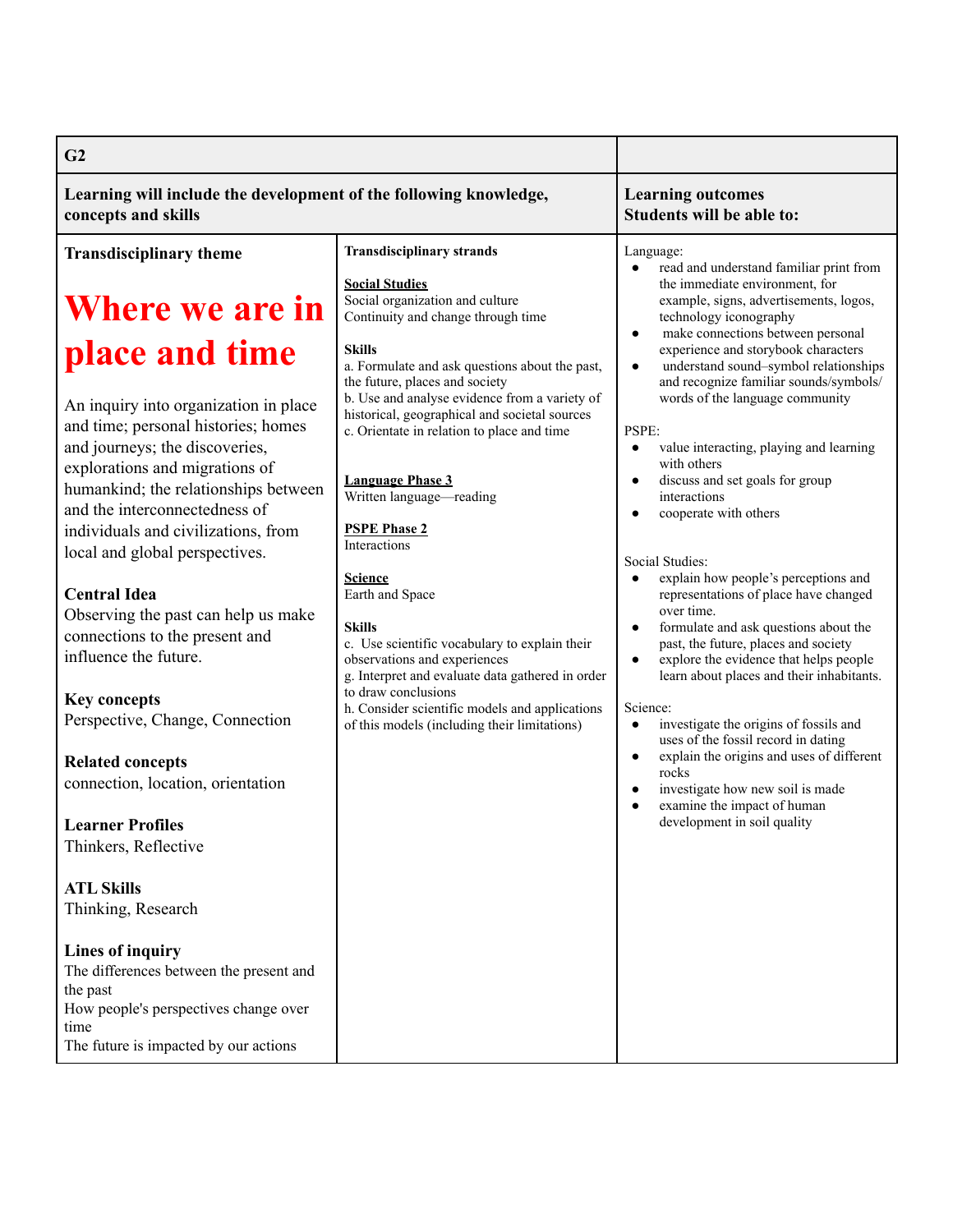| G <sub>2</sub>                                                                                                                                                                                      |                                                                                                                                       |                                                                                                                                                                                                                           |
|-----------------------------------------------------------------------------------------------------------------------------------------------------------------------------------------------------|---------------------------------------------------------------------------------------------------------------------------------------|---------------------------------------------------------------------------------------------------------------------------------------------------------------------------------------------------------------------------|
| Learning will include the development of the following knowledge,<br>concepts and skills                                                                                                            |                                                                                                                                       | <b>Learning outcomes</b><br>Students will be able to:                                                                                                                                                                     |
| <b>Transdisciplinary theme</b>                                                                                                                                                                      | <b>Transdisciplinary strands</b>                                                                                                      | Language:                                                                                                                                                                                                                 |
| <b>How we express</b>                                                                                                                                                                               | <b>Social Studies</b><br>Social organization and Culture<br>Continuity and change through time                                        | attend to visual information showing<br>understanding through discussion, role<br>play, illustrations<br>talk about their own feelings in response<br>$\bullet$<br>to visual messages; show empathy for                   |
| ourselves                                                                                                                                                                                           | <b>Skills</b><br>a. Formulate and ask questions about the past,<br>the future, places and society                                     | the way others might feel<br>show their understanding the visual<br>$\bullet$<br>messages influence our behaviour                                                                                                         |
| An inquiry into the ways in which we<br>discover and express ideas, feelings,<br>nature, culture, beliefs and values; the<br>ways in which we reflect upon,<br>extend and enjoy our creativity; our | <b>Language Phase 3</b><br>Oral language-listening and speaking<br>Visual language—viewing and presenting<br>Written language—reading | make connections between personal<br>$\bullet$<br>experience and storybook characters.<br>predict likely outcomes when listening<br>to text read aloud<br>participate in a variety of dramatic<br>$\bullet$<br>activities |
| appreciation of the aesthetic                                                                                                                                                                       | <b>PSPE Phase 2</b><br>Identity                                                                                                       | Science:<br>recognize the different sources of light                                                                                                                                                                      |
| Central idea<br>People tell stories and relay ideas in<br>different ways and for different reasons.                                                                                                 | <b>Science</b><br>Forces and Energy<br>Materials and Matter                                                                           | explore human senses with and without<br>light<br>compare the effects of light quality in<br>human perspective                                                                                                            |
| <b>Key concepts</b><br>Perspective, Form                                                                                                                                                            | <b>Skills</b><br>c. Use scientific vocabulary to explain their<br>observations and experiences                                        | <b>Social Studies:</b><br>suggest reasons for various stories; the<br>different ways we communicate our                                                                                                                   |
| <b>Related concepts</b><br>Interpretation, cultural                                                                                                                                                 | d. Identify or generate a question or problem<br>to be explored<br>f. Make and test predictions                                       | stories, for example, written, oral,<br>drama, pictorial)<br>use a variety of sources to gain<br>$\bullet$                                                                                                                |
| <b>Learner Profiles</b><br>Open-Minded, Principled                                                                                                                                                  | h. Consider scientific models and applications<br>of this models (including their limitations)                                        | information about a story from both a<br>historical and a cultural perspective                                                                                                                                            |
| <b>ATL Skills</b><br>Social, Communication                                                                                                                                                          |                                                                                                                                       | <b>PSPE</b><br>describe similarities and differences<br>$\bullet$<br>between themselves and others through<br>the exploration of cultures, appearance,                                                                    |
| Lines of inquiry<br>-How we express our understanding in<br>different ways<br>-Different ways to tell similar stories<br>-How our stories help us to consider other<br>perspectives                 |                                                                                                                                       | gender, ethnicity, and personal<br>preferences<br>explain how different experiences can<br>result in different emotions<br>identify and understand the<br>$\bullet$<br>consequences of actions                            |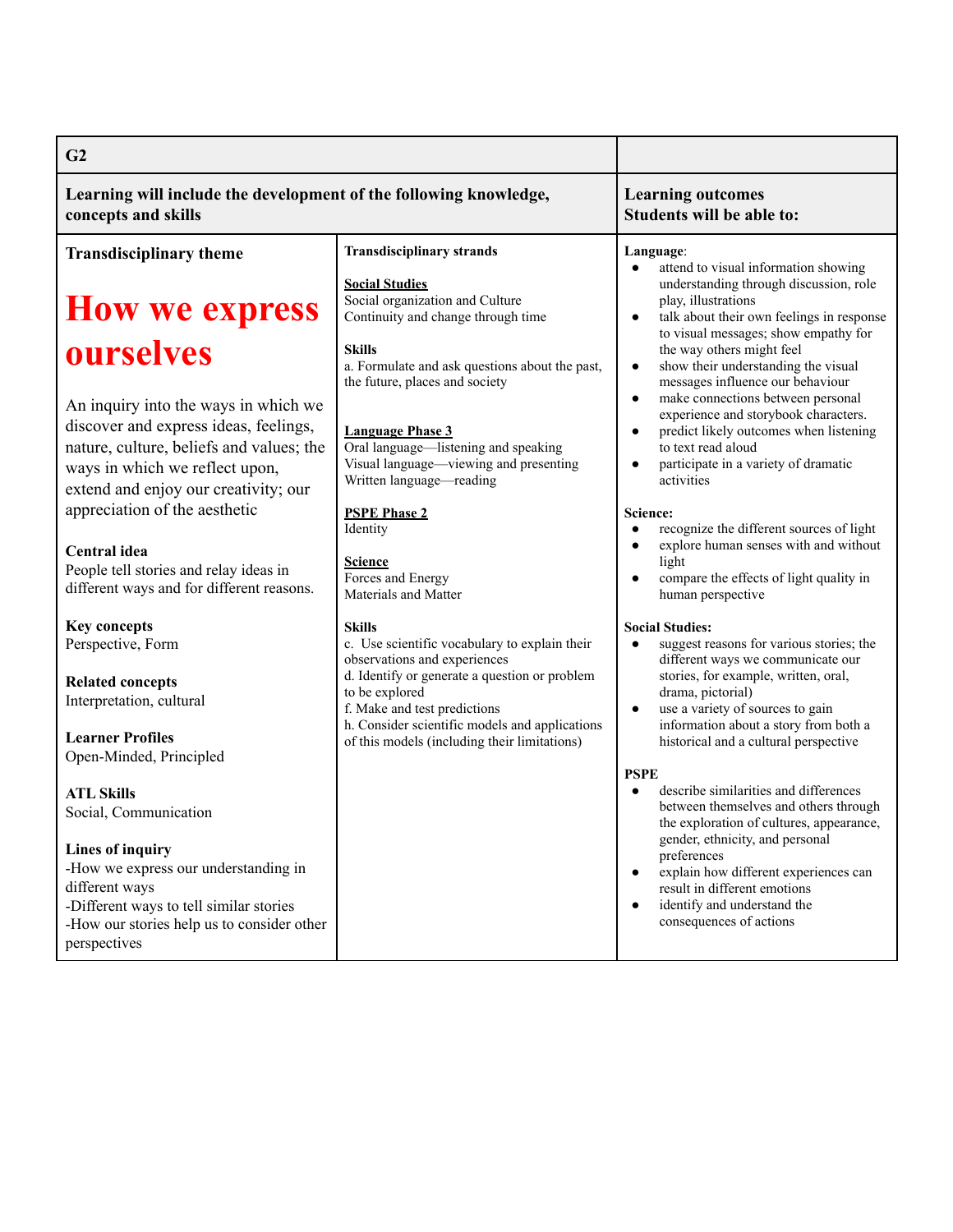| G <sub>2</sub>                                                                                                                                                                                                                                                                                                                                                                                                                                                                                                                                                                                                                             |                                                                                                                                                                                                                                                                                                                                                                                                                                                                                                                                                                                                                                                                                                                                                                           |                                                                                                                                                                                                                                                                                                                                                                                                                                                                                                                                                                                                                                                                                                                                                                                                                                                                                                                                                                                                                                                                                                                                                                                                                                                        |
|--------------------------------------------------------------------------------------------------------------------------------------------------------------------------------------------------------------------------------------------------------------------------------------------------------------------------------------------------------------------------------------------------------------------------------------------------------------------------------------------------------------------------------------------------------------------------------------------------------------------------------------------|---------------------------------------------------------------------------------------------------------------------------------------------------------------------------------------------------------------------------------------------------------------------------------------------------------------------------------------------------------------------------------------------------------------------------------------------------------------------------------------------------------------------------------------------------------------------------------------------------------------------------------------------------------------------------------------------------------------------------------------------------------------------------|--------------------------------------------------------------------------------------------------------------------------------------------------------------------------------------------------------------------------------------------------------------------------------------------------------------------------------------------------------------------------------------------------------------------------------------------------------------------------------------------------------------------------------------------------------------------------------------------------------------------------------------------------------------------------------------------------------------------------------------------------------------------------------------------------------------------------------------------------------------------------------------------------------------------------------------------------------------------------------------------------------------------------------------------------------------------------------------------------------------------------------------------------------------------------------------------------------------------------------------------------------|
| Learning will include the development of the following knowledge,<br>concepts and skills                                                                                                                                                                                                                                                                                                                                                                                                                                                                                                                                                   |                                                                                                                                                                                                                                                                                                                                                                                                                                                                                                                                                                                                                                                                                                                                                                           | <b>Learning outcomes</b><br>Students will be able to:                                                                                                                                                                                                                                                                                                                                                                                                                                                                                                                                                                                                                                                                                                                                                                                                                                                                                                                                                                                                                                                                                                                                                                                                  |
| <b>Transdisciplinary theme</b><br><b>How the World</b><br><b>Works</b><br>An inquiry into the natural world and<br>its laws; the interaction between the<br>natural world (physical and<br>biological) and human societies; how<br>humans use their understanding of<br>scientific principles; the impact of<br>scientific and technological advances<br>on society and on the environment.<br>Central idea<br>Understanding the properties of<br>magnetism and its practical applications<br><b>Key concepts</b><br>Function, causation<br><b>Related concepts</b><br>Force, energy<br><b>Learner Profiles</b><br>Knowledgeable, Inquirer | <b>Transdisciplinary strands</b><br><b>Science</b><br>Forces and energy<br><b>Skills</b><br>a. Observe carefully in order to gather data<br>b. Use a variety of instruments and tools to<br>measure data accurately<br>c. Use scientific vocabulary to explain their<br>observations and experiences<br>d. Identify or generate a question or problem<br>to be explored<br>e. Plan and carry out systematic investigations,<br>manipulating variables as necessary<br>f. Make and test predictions<br>g. Interpret and evaluate data gathered in order<br>to draw conclusions<br>h. Consider scientific models and applications<br>of this models (including their limitations)<br><b>Language Phase 3</b><br>Written language-reading<br><b>PSPE Phase 2</b><br>Identity | Langage<br>instantly recognize an increasing bank of high<br>$\bullet$<br>frequency and high-interest words, characters or<br>symbols<br>have a secure knowledge of the basic conventions<br>$\bullet$<br>of the language(s) of instruction in printed text, for<br>example, orientation, directional movement,<br>layout, spacing, punctuation<br>participate in learning engagements involving<br>$\bullet$<br>reading aloud-taking roles and reading dialogue,<br>repeating refrains from familiar stories, reciting<br>poems.<br><b>Social Studies</b><br>investigate the development of mass<br>$\bullet$<br>communication through history<br>demonstrate the effects of mass communication in<br>$\bullet$<br>society<br>use different media to create public<br>$\bullet$<br>announcements<br><b>Science</b><br>investigate how magnetism affects objects<br>$\bullet$<br>examine how people use magnets in their everyday<br>$\bullet$<br>lives<br>demonstrate the relationship between magnets and<br>$\bullet$<br>electricity<br>apply their understanding of magnetism by<br>$\bullet$<br>creating semi permanent magnets<br>reflect on the explanations from a range of sources<br>$\bullet$<br>as to why the Earth changes<br><b>PSPE</b> |
| <b>ATL Skills</b><br>Research, Thinking<br>Lines of inquiry<br>-The evidence of the existence of forces<br>-What magnets can do and their uses<br>-The relationship between magnetism and<br>electricity                                                                                                                                                                                                                                                                                                                                                                                                                                   |                                                                                                                                                                                                                                                                                                                                                                                                                                                                                                                                                                                                                                                                                                                                                                           | express hopes, goals and aspirations<br>solve problems and overcome difficulties with a<br>$\bullet$<br>sense of optimism<br>recognize other's perspectives and accommodate<br>$\bullet$<br>these to shape a broader view of the world                                                                                                                                                                                                                                                                                                                                                                                                                                                                                                                                                                                                                                                                                                                                                                                                                                                                                                                                                                                                                 |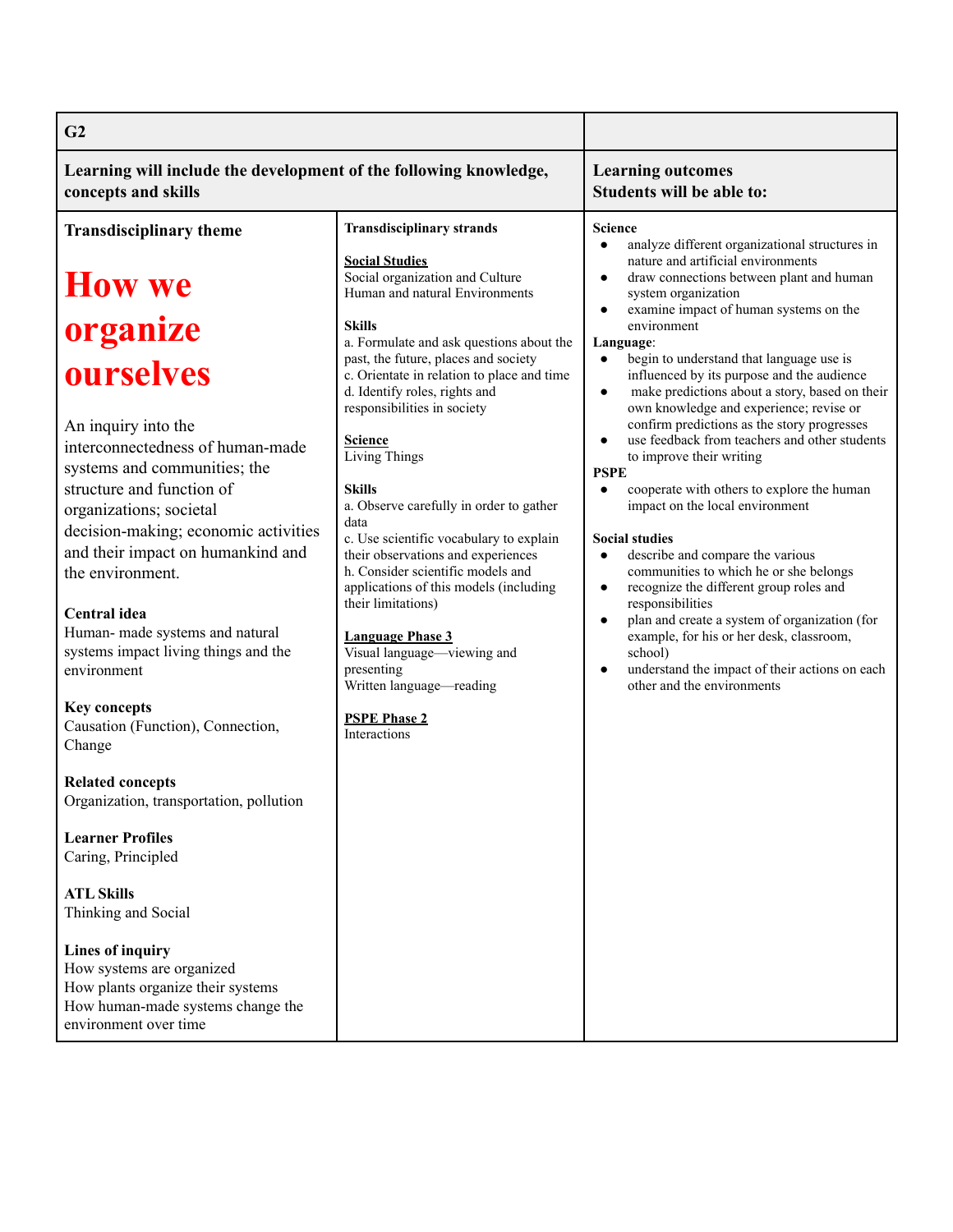| G2                                                                                                                                                                                                                                                                                                                                                                                                                                                                                                                                                                                                                  |                                                                                                                                                                                                                                                                                                                                                                                                                                                                                                                                                   |                                                                                                                                                                                                                                                                                                                                                                                                                                                                                                                                                                                                                                                                                                                                                                                                                                                                                                                                                                                                                                                                                                                                                                                                                                                              |
|---------------------------------------------------------------------------------------------------------------------------------------------------------------------------------------------------------------------------------------------------------------------------------------------------------------------------------------------------------------------------------------------------------------------------------------------------------------------------------------------------------------------------------------------------------------------------------------------------------------------|---------------------------------------------------------------------------------------------------------------------------------------------------------------------------------------------------------------------------------------------------------------------------------------------------------------------------------------------------------------------------------------------------------------------------------------------------------------------------------------------------------------------------------------------------|--------------------------------------------------------------------------------------------------------------------------------------------------------------------------------------------------------------------------------------------------------------------------------------------------------------------------------------------------------------------------------------------------------------------------------------------------------------------------------------------------------------------------------------------------------------------------------------------------------------------------------------------------------------------------------------------------------------------------------------------------------------------------------------------------------------------------------------------------------------------------------------------------------------------------------------------------------------------------------------------------------------------------------------------------------------------------------------------------------------------------------------------------------------------------------------------------------------------------------------------------------------|
| Learning will include the development of the following knowledge,<br>concepts and skills                                                                                                                                                                                                                                                                                                                                                                                                                                                                                                                            |                                                                                                                                                                                                                                                                                                                                                                                                                                                                                                                                                   | <b>Learning outcomes</b><br>Students will be able to:                                                                                                                                                                                                                                                                                                                                                                                                                                                                                                                                                                                                                                                                                                                                                                                                                                                                                                                                                                                                                                                                                                                                                                                                        |
| <b>Transdisciplinary theme</b><br><b>Sharing the</b><br>planet<br>An inquiry into rights and responsibilities<br>in the struggle to share finite resources<br>with other people and with other living<br>things; communities and the relationships<br>within and between them; access to equal<br>opportunities; peace and conflict<br>resolution<br>Central idea<br>How resources impact communities and<br>their relationships with others.<br><b>Key concepts</b><br>Causation, perspective, connection<br><b>Related concepts</b><br>Sustainability, ecology<br><b>Learner Profiles</b><br>Communicator, Caring | <b>Transdisciplinary strands</b><br><b>Social Studies</b><br>Human systems and economic activities<br>Resources and the<br>environment<br><b>Skills</b><br>d. Identify roles, rights and<br>responsibilities in society<br><b>Science</b><br>Living things<br><b>Skills</b><br>e. Plan and carry out systematic<br>investigations, manipulating variables<br>as necessary<br>d. Identify or generate a question or<br>problem to be explored<br><b>Language Phase 3</b><br>Written language—reading<br><b>PSPE Phase 2</b><br><b>Interactions</b> | Language:<br>listen attentively and respond actively to read<br>$\bullet$<br>aloud situations; make predictions, anticipate<br>possible outcomes<br>read and understand the meaning of<br>$\bullet$<br>self-selected and teacher-selected texts at an<br>appropriate level<br>use meaning, visual, contextual and memory<br>$\bullet$<br>cues, and cross-check cues against each<br>other, when necessary (teacher monitors<br>miscues to identify strategies used and<br>strategies to be developed)<br>recognize written symbols (for example,<br>$\bullet$<br>Japanese script on labels)<br><b>Social Studies</b><br>discuss what is meant by a "limited<br>$\bullet$<br>resource"<br>create a list of practices that could be used to<br>$\bullet$<br>maintain natural resources at home and in<br>school<br>reflect on and self-assess his or her personal<br>$\bullet$<br>use of natural resources.<br>Science<br>make links between different features of the<br>$\bullet$<br>environment and the specific needs of living<br>things<br>recognize the ways in which plants and<br>$\bullet$<br>animals have adapted over time<br>explore how our food is produced<br>assess the impact that changes in<br>environmental conditions can have on living |
| <b>ATL Skills</b><br>Social, Thinking<br><b>Lines of inquiry</b><br>How to peacefully solve a problem or<br>conflict<br>The different places our food comes from<br>How to balance the needs of living things                                                                                                                                                                                                                                                                                                                                                                                                       |                                                                                                                                                                                                                                                                                                                                                                                                                                                                                                                                                   | things<br><b>PSPE</b><br>analyse ways in which humans use the<br>natural environment                                                                                                                                                                                                                                                                                                                                                                                                                                                                                                                                                                                                                                                                                                                                                                                                                                                                                                                                                                                                                                                                                                                                                                         |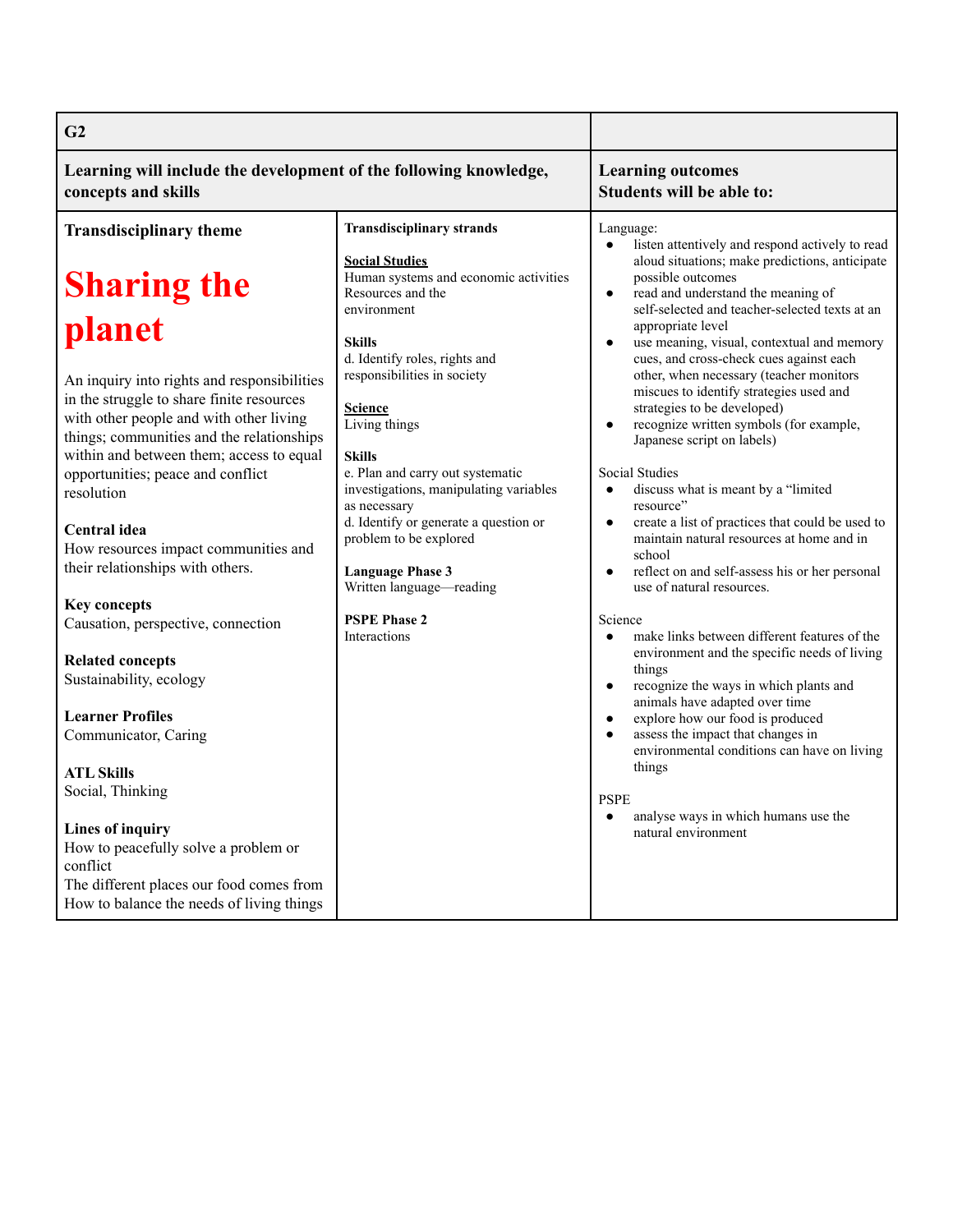Primary Years Programme: Personal, social and physical education scope and sequence (PSPE) (2009)

| <b>Identity</b>                                                                                                                                                                                                                                                                                                                                                                                                                                                                                                                                                                                                                                     | <b>Active living</b>                                                                                                                                                                                                                                                                                                                                                                                                                                                                                                                                                                                       | <b>Interactions</b>                                                                                                                                                                                                                                                                                                                                                                                                                                                                                                                                 |
|-----------------------------------------------------------------------------------------------------------------------------------------------------------------------------------------------------------------------------------------------------------------------------------------------------------------------------------------------------------------------------------------------------------------------------------------------------------------------------------------------------------------------------------------------------------------------------------------------------------------------------------------------------|------------------------------------------------------------------------------------------------------------------------------------------------------------------------------------------------------------------------------------------------------------------------------------------------------------------------------------------------------------------------------------------------------------------------------------------------------------------------------------------------------------------------------------------------------------------------------------------------------------|-----------------------------------------------------------------------------------------------------------------------------------------------------------------------------------------------------------------------------------------------------------------------------------------------------------------------------------------------------------------------------------------------------------------------------------------------------------------------------------------------------------------------------------------------------|
| <b>Conceptual understandings</b><br>There are many factors that contribute<br>to a person's individual identity.<br>Understanding and respecting other<br>peoples' perspectives helps us to<br>develop empathy.<br>Identifying and understanding our<br>emotions helps us to regulate our<br>behaviour.<br>A positive attitude helps us to<br>overcome challenges and approach<br>problems.<br>A person's self-concept <sup>2</sup> can change<br>and grow with experience.<br>Using self-knowledge <sup>3</sup> allows us to<br>embrace new situations with<br>confidence.<br>Different challenges and situations<br>require different strategies. | <b>Conceptual understandings</b><br>Regular exercise is part of a healthy<br>lifestyle.<br>Food choices can affect our health.<br>Maintaining good hygiene can help to<br>prevent illness.<br>Growth can be measured through<br>changes in capability as well as<br>through physical changes.<br>We can apply a range of fundamental<br>movement skills to a variety of<br>activities.<br>Movements can be used to convey<br>feelings, attitudes, ideas or emotions.<br>The use of responsible practices in<br>physical environments can contribute<br>to our personal safety and the safety<br>of others. | <b>Conceptual understandings</b><br>Participation in a group can require<br>group members to take on different<br>roles and responsibilities.<br>There are norms of behaviour that<br>guide the interactions within different<br>groups, and people adapt to these<br>norms.<br>Accepting others into a group builds<br>open-mindedness.<br>Relationships require nurturing.<br>Our actions towards others influence<br>their actions towards us.<br>Responsible citizenship involves<br>conservation and preservation of the<br>local environment. |
| <b>Learning outcomes</b><br><b>Learners:</b>                                                                                                                                                                                                                                                                                                                                                                                                                                                                                                                                                                                                        | <b>Learning outcomes</b><br><b>Learners:</b>                                                                                                                                                                                                                                                                                                                                                                                                                                                                                                                                                               | <b>Learning outcomes</b><br><b>Learners:</b>                                                                                                                                                                                                                                                                                                                                                                                                                                                                                                        |
| • describe similarities and differences<br>between themselves and others<br>through the exploration of cultures,<br>appearance, gender, ethnicity, and<br>personal preferences                                                                                                                                                                                                                                                                                                                                                                                                                                                                      | • recognize the importance of regular<br>exercise in the development of<br>well-being<br>• identify healthy food choices                                                                                                                                                                                                                                                                                                                                                                                                                                                                                   | • value interacting, playing and<br>learning with others<br>• discuss and set goals for group<br>interactions                                                                                                                                                                                                                                                                                                                                                                                                                                       |
| • describe how personal growth has<br>resulted in new skills and abilities •<br>explain how different experiences can<br>result in different emotions<br>· identify feelings and begin to                                                                                                                                                                                                                                                                                                                                                                                                                                                           | • communicate their understanding of<br>the need for good hygiene practices<br>• reflect on the interaction between<br>body systems during exercise                                                                                                                                                                                                                                                                                                                                                                                                                                                        | • cooperate with others<br>• ask questions and express<br>wonderings<br>• recognize the different group roles                                                                                                                                                                                                                                                                                                                                                                                                                                       |
| understand how these are related to<br>behaviour<br>• express hopes, goals and aspirations                                                                                                                                                                                                                                                                                                                                                                                                                                                                                                                                                          | • explain how the body's capacity for<br>movement develops as it grows<br>• use and adapt basic movement skills                                                                                                                                                                                                                                                                                                                                                                                                                                                                                            | and responsibilities<br>• assume responsibility for a role in a<br>group                                                                                                                                                                                                                                                                                                                                                                                                                                                                            |

(gross and fine motor) in a variety of

• solve problems and overcome

## **Phase 2 Strands**